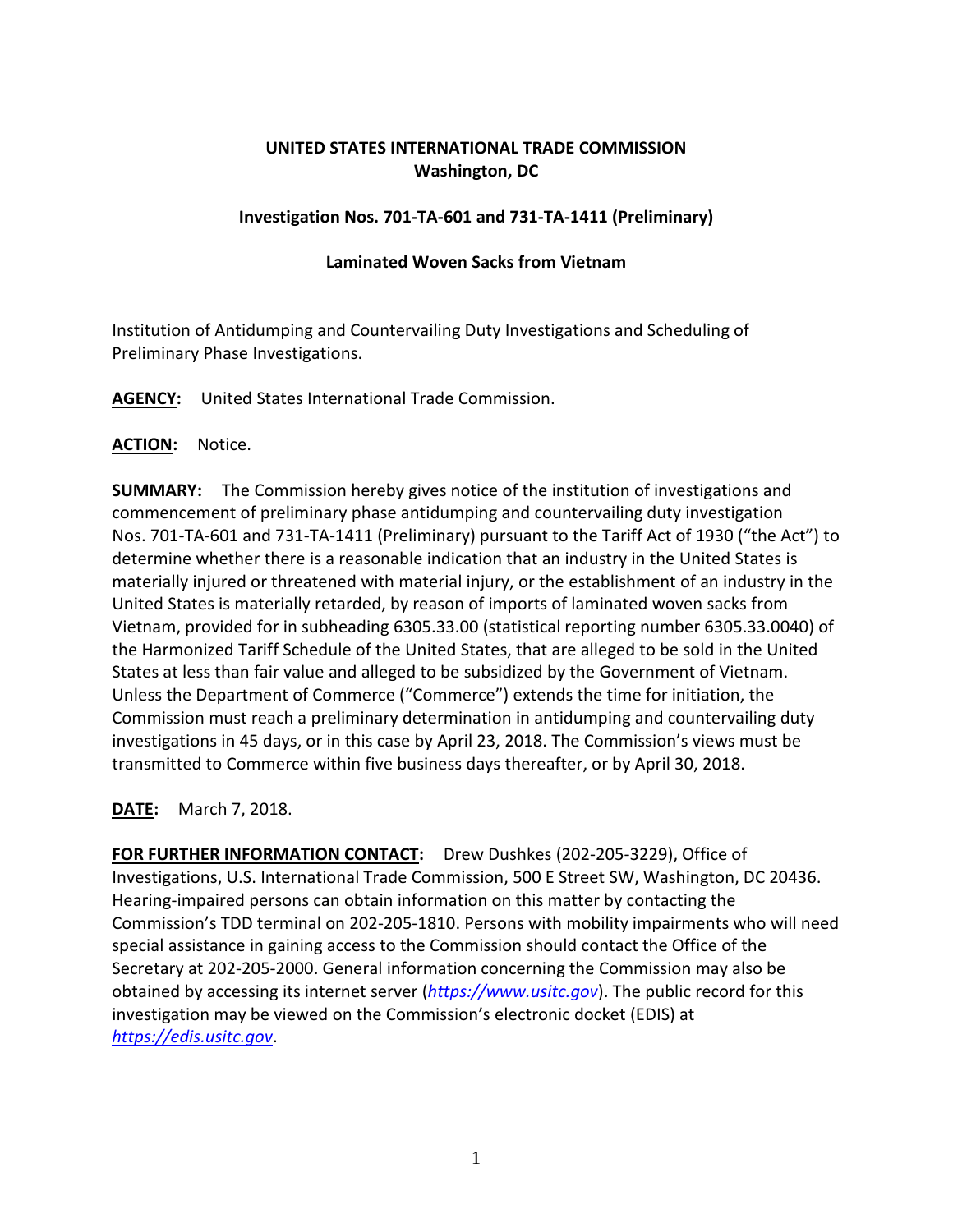#### **SUPPLEMENTARY INFORMATION:**

**Background.**--These investigations are being instituted, pursuant to sections 703(a) and 733(a) of the Tariff Act of 1930 (19 U.S.C. 1671b(a) and 1673b(a)), in response to a petition filed on March 7, 2018, by the Laminated Woven Sacks Fair Trade Coalition, which is comprised of Polytex Fibers Corporation (Houston, Texas) and ProAmpac, LLC (Cincinnati, Ohio).

For further information concerning the conduct of these investigations and rules of general application, consult the Commission's Rules of Practice and Procedure, part 201, subparts A and B (19 CFR part 201), and part 207, subparts A and B (19 CFR part 207).

**Participation in the investigations and public service list.**--Persons (other than petitioners) wishing to participate in the investigations as parties must file an entry of appearance with the Secretary to the Commission, as provided in sections 201.11 and 207.10 of the Commission's rules, not later than seven days after publication of this notice in the *Federal Register*. Industrial users and (if the merchandise under investigation is sold at the retail level) representative consumer organizations have the right to appear as parties in Commission antidumping duty and countervailing duty investigations. The Secretary will prepare a public service list containing the names and addresses of all persons, or their representatives, who are parties to these investigations upon the expiration of the period for filing entries of appearance.

**Limited disclosure of business proprietary information (BPI) under an administrative protective order (APO) and BPI service list.**--Pursuant to section 207.7(a) of the Commission's rules, the Secretary will make BPI gathered in these investigations available to authorized applicants representing interested parties (as defined in 19 U.S.C. 1677(9)) who are parties to the investigations under the APO issued in the investigations, provided that the application is made not later than seven days after the publication of this notice in the *Federal Register*. A separate service list will be maintained by the Secretary for those parties authorized to receive BPI under the APO.

**Conference.**--The Commission's Director of Investigations has scheduled a conference in connection with these investigations for 9:30 a.m. on Wednesday, March 28, 2018, at the U.S. International Trade Commission Building, 500 E Street SW, Washington, DC. Requests to appear at the conference should be emailed to [preliminaryconferences@usitc.gov](mailto:preliminaryconferences@usitc.gov) (DO NOT FILE ON EDIS) on or before March 26, 2018. Parties in support of the imposition of countervailing and antidumping duties in these investigations and parties in opposition to the imposition of such duties will each be collectively allocated one hour within which to make an oral presentation at the conference. A nonparty who has testimony that may aid the Commission's deliberations may request permission to present a short statement at the conference.

**Written submissions.**--As provided in sections 201.8 and 207.15 of the Commission's rules, any person may submit to the Commission on or before April 2, 2018, a written brief containing information and arguments pertinent to the subject matter of the investigations. Parties may file written testimony in connection with their presentation at the conference. All written submissions must conform with the provisions of section 201.8 of the Commission's rules; any submissions that contain BPI must also conform with the requirements of sections 201.6, 207.3, and 207.7 of the Commission's rules. The Commission's Handbook on E-Filing,